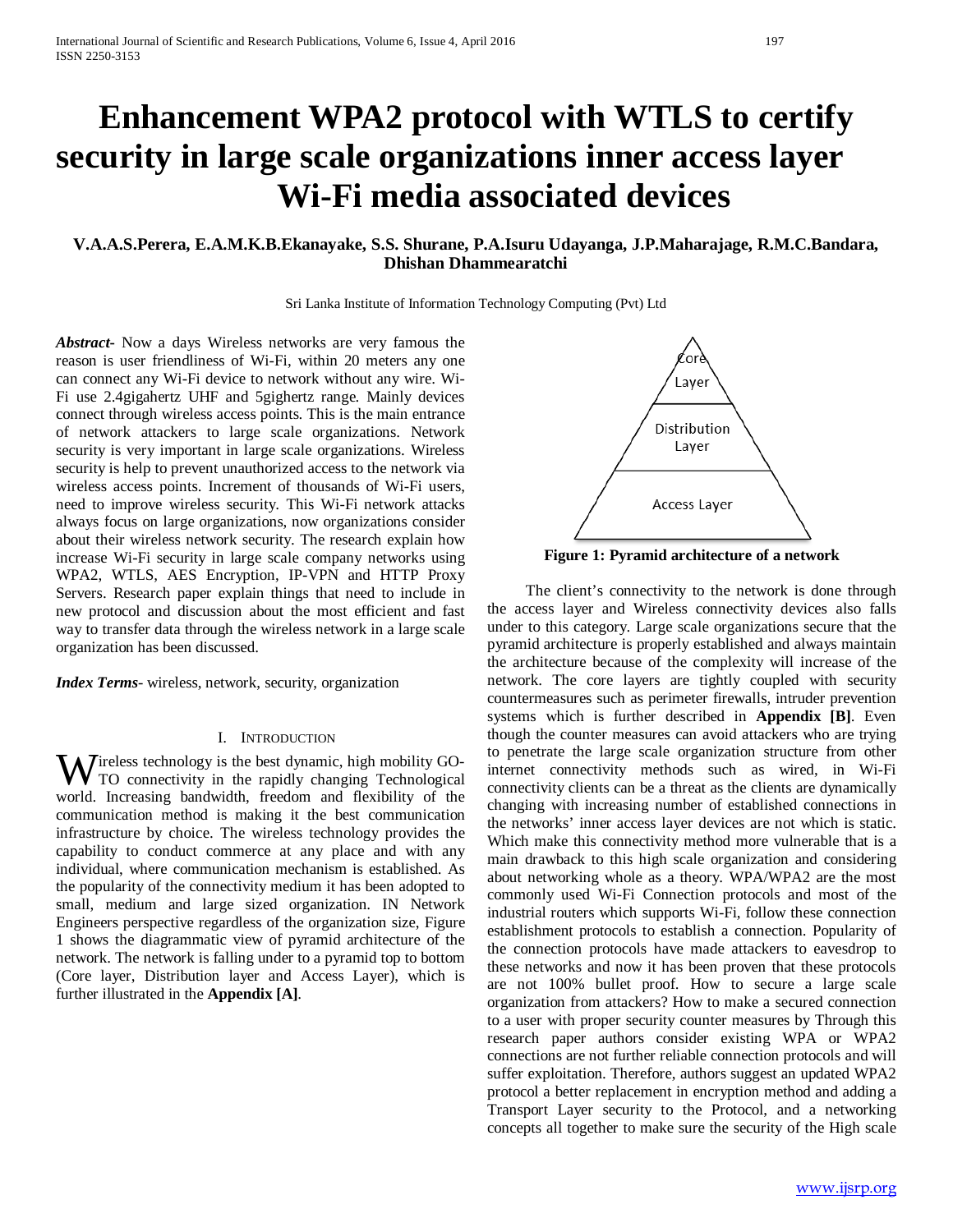organization is protected in a user's and organization's perspectives.

# II. NETWORK SECURITY ENCRYPTION MECHANISM.

#### **What is encryption?**

 Encryption is a mechanism that encode message or information in a way that unauthorized parties can't intercept. Encryption does not of itself prevent interception. Its rejects the message content to the interceptor. In encryption process intended data packet to communicate is referred as plaintext. It use encrypting algorithm for encryption. That algorithm generates cypher text could read by decrypting the message. An encryption scheme usually uses a pseudo-random encryption key generated by an algorithm. Only the authorized receivers can decrypt the message with the key provided by the originator, but not to unauthorized interceptors.

# **Computer network encryption.**

 Computer network encryption could be known as the process of encrypting or encoding packed transmitted or communicated over a computer network. The primary purpose of network encryption is to protect the secrecy of digital data stored on computer systems or transmitted through the Internet or other computer networks.

 It is a broad process that includes various tools and techniques to ensure that the messages are unreadable when in transition between two or more network nodes.

 Network transfer layers are in OSI model layer 3 and 4. These two layers responsible for connectivity and routing between sender and receiver. Using the existing network services and security application soft wares, network encryption is invisible to the end user and operates without depending on any other encryption processes used. Data is encrypted only while in transmission as plaintext on the originating and receiving hosts. Plaintext is in cryptography is ordinary readable text before being encrypted in to or cypher text or after being encrypted. Network encryption is implemented based on a set of open standards that given by IETF. Network encryption products and services are offered by companies such as Cisco, Motorola, and Oracle.

 Following are the vital elements that provided by the modern encryption algorithms to security assurance of IT systems and communication.

- Authentication: the origin of a message can be verified.
- **Integrity**: proof of the message contents have not been changed since it was sent.
- **Non-repudiation**: the sender of a message cannot deny sending the message.

 Plaintext is encrypted using an encryption algorithm and an encryption key. Today's encryption algorithms are divided into two categories.

- 1. Symmetric.
- 2. Asymmetric.

 Symmetric-key ciphers use same key to encrypt and decrypt a message or file. The most widely used symmetric-key cipher is Advanced Encryption Standard (AES). This is mainly created for the government classified information. Symmetrickey is much faster than asymmetric encryption. In this algorithm sender must send back the key used to encrypt the data with the receiver before he or she can decrypt it. According to this requirement to securely distribute large number of data needs large number of keys. That means most cryptographic processes load happen in symmetric algorithm.

 Asymmetric cryptography (public-key cryptography), This uses two different but mathematically linked keys. One is public and other is private. The public key can be shared with everyone. RSA is the most widely used asymmetric algorithm. The reason is in RSA both the both keys can encrypt a message. The opposite key that used to encrypt a message is used to decrypt it. Confidentiality, integrity, authenticity and non-reputability of electronic communications assures by this method.

# **WEP and WPA encryption.**

 WEP (Wireless Encryption Protocol) and WPA (Wireless Protected Access) are the encryption protocols that used for wireless networks. WEP is much older and much less secure than WPA. Therefore WPA is relatively easy to crack. But WEP is the most commonly used wireless security algorithm in the world. The keys used by WEP is implemented correspondingly are 64-bit, 128-bit, and 256-bit. The Wi-Fi Alliance officially retired WEP in 2004.

 WPA is the direct replacement for the WEP. Same wireless network is possible to run only one protocol. These two protocols cannot run on same network same time. Same many protocol versions can run. There are wireless routers that supports the hybrid WPA with WPA2. The keys used by WPA and WPA2 change dynamically. In order to that it is impossible to intercept. WPA (IEEE 802.11i standard) consists with message integrity checks a technique that can determine if the intruder captured or altered the packets passed between the access point and client. TKIP (Temporal Key Integrity Protocol) employs key for per packet system that is more secure key system than WEP. In 2006 WPA outdated by WPA2. In WPA2 came up with compulsory use of AES (Advance Encryption Standards) algorithms and the introduction of CCMP. CCMP mechanism came as a replacement for TKIP. Security vulnerability in WPA2 is limited than WPA. WPA2 security vulnerabilities are limited among almost business level networks. Regarding the home networks it's more than secure to implement. But intrude through Wireless Protected Setup (WPS) is possible.

# **Background and Related Works**

 With the day by day expansion of technology and the economy strength of many countries, so many huge firms created in all over the world. As well as in past decade, number of users in internet had been increased rapidly. Big organizations communicate and exchange their information and personal detail with other related firms throughout the world by using internet. For this they create intranet among them. When doing this, the biggest problem those firms faced is securing their network from intruders and hackers. As an answer for that question plenty of intruder prevention systems and methods had been introduced.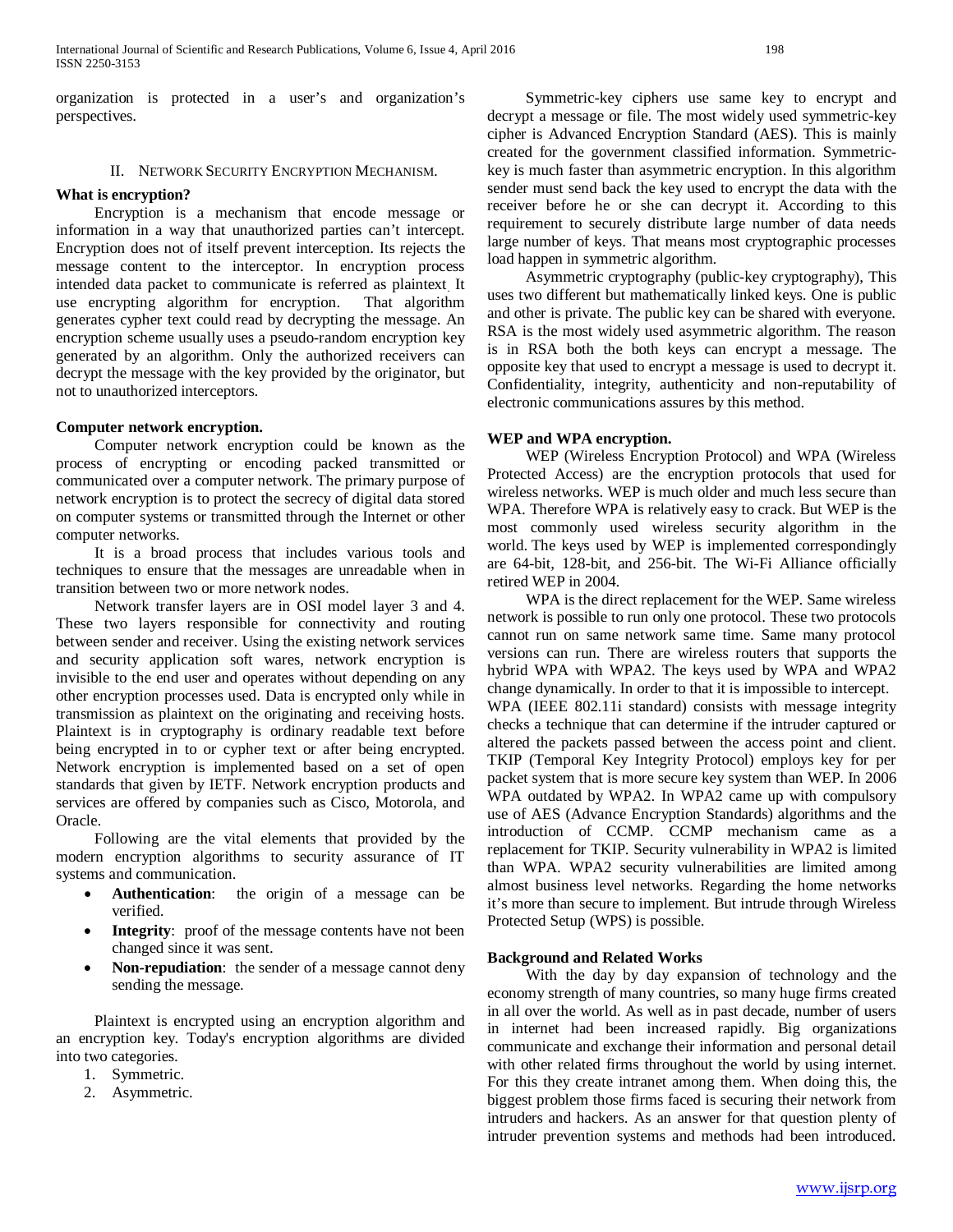Some of those are WPA, WPA2 as an encryption methods and key exchange methods. But these methods or system couldn't prevent each and every cyber-attacks on the internet.

 This research paper explain WPA2 problems, versions and enhancements that have done solve the WPA major weakness. Also WEP, WPA as all wireless security protocols. Today most of hackers know how to go through those technology. Disadvantages in this paper it is only concern about WAP and WPA2. In New research, it concern about best way to protect Wi-Fi network using technologies like Digital Signature, Encryption, Key exchange, LAN Security as well as WEP, WAP, WPA2 [1].

 This research is very close to new research, this is a military grade research this PKI system is invented to military, security of the systems and the networks that they connect to has very important. In this System use data encryption, and digital signature as well as the WPA and WPA2.this system is very satisfied system but disadvantage in here is it doesn't use WPE, LAN security methods and special case is this is not a home network product this is a large scale government product [2].

 Security Improvement of WPA 2: Wi-Fi Protected Access 2, research group has discussed about WPA and WPA2 (Wi-Fi Protected Access) protocols that created to secure wireless networks. Wired Equivalent Privacy (WEP) and many sophisticated authentication and encryption techniques have been discussed in this paper. This paper present benefits of WPA2, its vulnerability & weakness and also present solutions that will improve Wi-Fi Protected Access 2 (WPA2) protocol. Also project group has talked about Hash function, DH algorithms and they have explained how those going to work on a Wi-Fi network [3].

 Exploring the Weak Links of Internet Security: A Study of Wi-Fi Security in Hong Kong, research group investigates Wi-Fi usage, Wi-Fi security and the knowledge of it in Hong Kong. Research group has discussed about Internet security Internet access Wi-Fi security and so on. This study found that many home users of Wi-Fi in Hong Kong are oblivious of the importance of Wi-Fi security and there is a significant gender difference in Wi-Fi security perceptions and knowledge among Wi-Fi users in Hong Kong. They have further discussed about Wi-Fi encryption methods and Wi-Fi decryption methods [4].

 Issues in Wi-Fi Networks research group has discussed about the mobile application security, Wi-Fi technology and Wi-Fi security protocols such as IEEE 802.11 and its WEP security algorithms. In this project they have focused on security architectures and algorithms such as Encryption and decryption methods. Wi-Fi Authentication Mechanisms, WEP Encryption/Decryption Issues, WEP Authentication are further discussed in this research paper [5].

 Wi-Fi security research group has discussed about the security of Wi-Fi networks and Wi-Fi security protocols. As a major security standard IEEE 802.11 and its WEP protocol has deeply discussed through this research paper. Group also discussed about the Protocols such as WPA, WPA2 (Wi-Fi protected access) protocols. Also Encryption methods and decryption methods has been discussed in this research paper [6].

# **Solution**

 Wi-Fi Authentication mechanism for large scale organizations have been the main concern of this research paper and the problem have been divided to main areas which security and integrity is highly concerned. Existing WPA2 protocol which is further described in **Appendix [C]** have been updated in order to make a secure connection protocol.

# **Conceptualized WPA2 Methodology**

 WPA2 protocols encryption methods have been highly criticized because of the penetrable capability. And research authors have come up with a concept to increase the encryption capabilities and adding highly impenetrable Encryption method such as AES encryption and adopt WTLS Transport layer security to existing WPA2 protocol to make a secure connection protocol.

# **AES Encryption**

 AES encryption consist of three unique block ciphers. Which are AES-128, AES-192 and AES-256.which the key length to 128 to 256 is increasing and the bigger the key value the best the encryption will be. As it is a symmetric key cipher which both Sender and the receiver both the parties should know the same key to encrypt as well as to decrypt. As the conceptualized encryption method that will adopt to updated WPA2 protocol method will be using 256-bit key which is the maximum key length which AES supports, it's also proven that it is ideal for software applications and hardware that require either low-latency or higher throughput, it is also inherited in many protocols such as SSL/TLS. The research authors suggest an Encryption of AES-256-bit length key Encryption to WPA2 protocol. Which will secure highly in key exchange and in encryption module in secured connection protocol.

# **WTLS Protocol**

 WTLS protocol is developed to report problematic concerns in wireless mobile network devices.it is also similar to SSL (secure socket Layer). This protocol has been used in commerce applications in order to provide authentication, integrity and privacy protection which research authors try to adopt to large scale organizations. Wireless oriented Mobile networks which connects through Wi-Fi have a huge drawback that these connections don't provide client to server secured connection and through WTLS optimized dynamic key refreshing and WPA2 updated AES-256-bit key encryption it can be routinely updated during this connection. Which will make this combination impossible to penetrate.

# **HTTP Proxy Servers**

 Proxy servers to maintain data traffic between the clients and servers is the next security countermeasure research authors are suggesting to have. This proxy server configuration is done by the ISP (Internet service provider) it will be a dedicated software system which will be running on ISP server to manage large scale organizations data traffic. By using ISP Proxy Server, the users who connect to the network have to undergo another authentication in order to do data transmission using HTTP or HTTPS. Which this countermeasure falls under to HTTP Proxy to make attackers even harder to infiltrate the organizations network.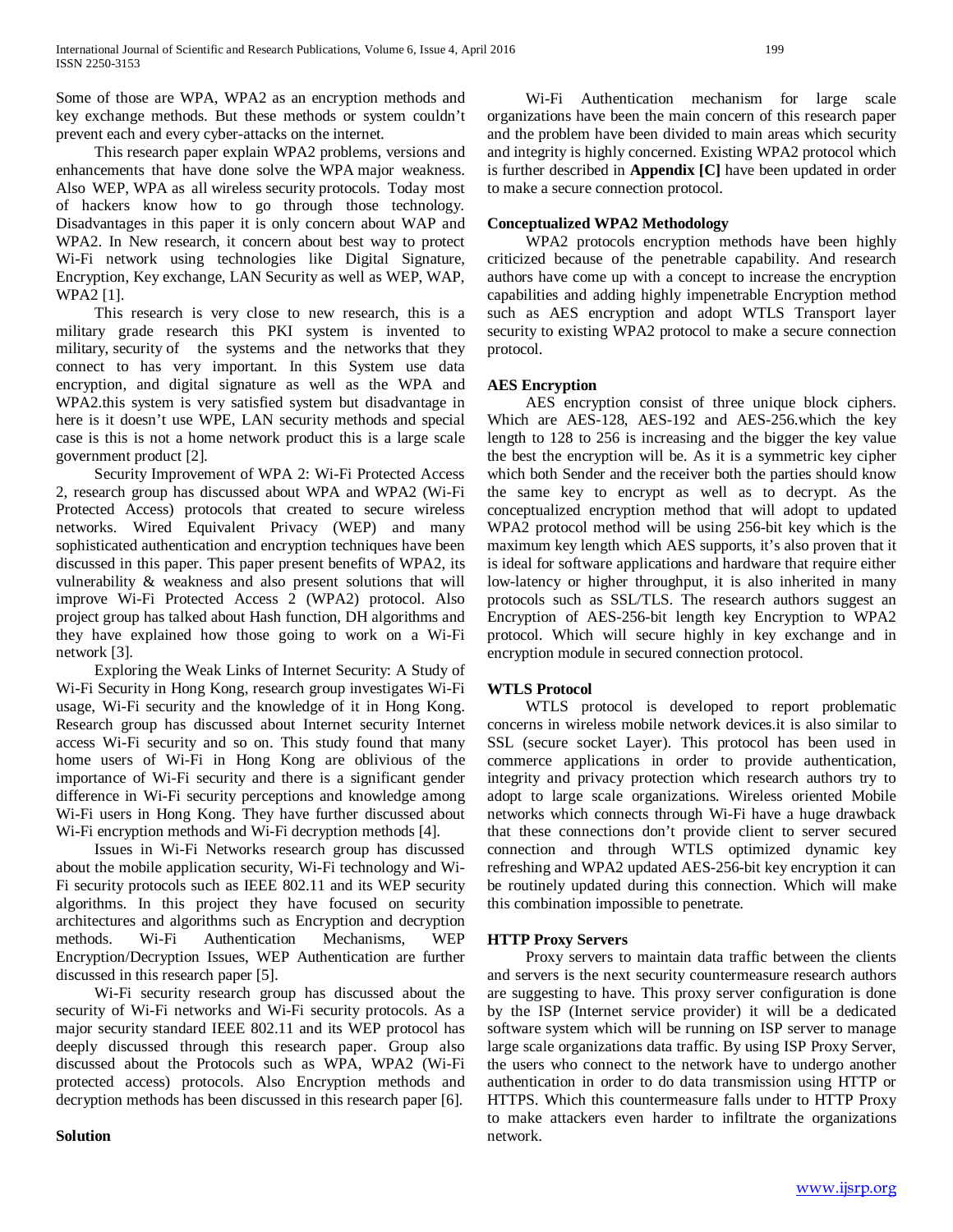#### **IP-VPN Protection to the generated traffic**

 After suggested safeguarded connection establishment the research group advocates to use an IP-VPN. IP-VPN (Internet protocol Virtual Private Network) provides secure communication, increased productivity and most important advantage Tailored to individuals. the research authors are providing the solution to large scale organizations and the authors are suggesting the traffic that organization generates will undergo with the IP-VPN tunnel that organization have to implement for their network. VPN separates organizations data from other traffic over internet which makes outer attackers to really hard to eavesdrop to these data because this data is separated from the outer traffic and which is unique to the organization. VPN tunneling uses three protocols.

- 1. Carrier protocol (protocol used by network by the information is travelling over)
- 2. Encapsulating protocol- (SSL protocol/ IPsec protocol) Encrypting each IP packet of a communication session.
- 3. Passenger protocol- (IPX protocol) protocol used by the networks that are connected by the tunnel



**Figure 2: Inside Body of a properly secured High scale organization**



#### **Figure 3: Conceptualized Solution adopted demonstration appearance**

 Figure 3 illustrates author's suggested solution for the large scale organizations access layer Wi-Fi connection medium security concept Conceptualized WPA2 protocol with AES-256 bit key length encryption and WTLS protocol HTTP Proxy server implementation connecting through high scale organization implemented IP-VPN for high secured connection to stop attackers in eavesdrop.

#### III. CONCLUSION

 Fast growing of the Information technology field is effects human life style. This increment generate many issues in society specially cyber-crimes. Large scale Organizations are use Wi-Fi Technology. Using this wireless network intruders can access to this large scale organization. This research paper describe about the security in Wi-Fi technology and new technology developed using current technologies. Research paper provide one compact solution for wireless networks in large scale organizations. Solution consider about the all paths that need security in wireless networks and how can give service without any interruption or delay.

# IV. FUTURE WORK

 The projected solution to large scale organizations to secure access layer Wi-Fi connected devices are communicating through the organization IP-VPN and for the research future work the research authors are trying to address the solution in a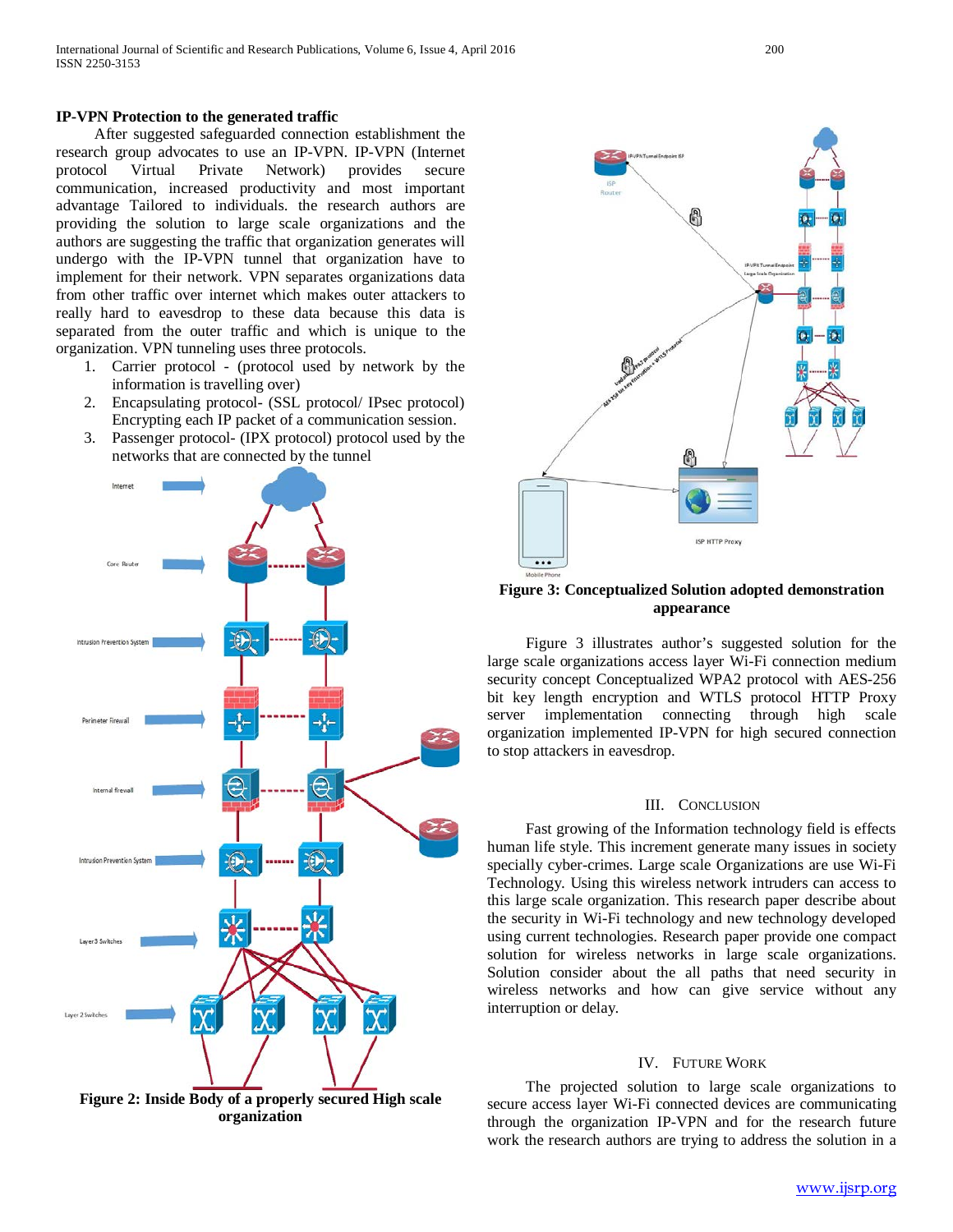manner where the devices which is establishing the connection create a unique VPN to data transactions by client to server end points. HTTP authentication methods and adopting low performance required, high secured, flexible encryption protocols to HTTP authentication are the fields that research authors are trying to discover under future work to make a more secured connection.

#### ACKNOWLEDGEMENT

 It is with excessive will that research team direct deep sense of appreciative and profound feeling of admiration to our Lecturer in charge of Computer Network Designing and Implementation Module and Research supervisor Mr. Dhishan Dhammearatchi for supervisory and instructing through the entire Research project. Without his guidance to the field would have not been potential to be successful in this research. We would like to thank to the members in Sri Lanka Institute of Information Technology for providing adequate resources.

#### **REFERENCES**

[1] A. H. Lashkari, M. M. S. Danesh, and B. Samadi, "A survey on wireless security protocols (WEP, WPA and WPA2/802.11i)," IEEE, (2011),[Online:2016-02-09]. http://ieeexplore.ieee.org/xpl/articleDetails.jsp?arnumber=5234856&queryT

ext=WPA%20WPA2%20WEP%20Protocols&newsearch=true.

[2] C. K. Williams, "Securing wireless local area networks using smart-cardbased digital certificates from the DoD public key infrastructure," IEEE,(2013)[Online:2016-02-09].

http://ieeexplore.ieee.org/xpl/articleDetails.jsp?arnumber=4455006&queryT ext=Network%20Communication%20Protocols%20Wifi%20Security&new search=true.

[3] A.K.M. Nazmus Sakib, Fariha Tasmin Jaigirdar, Muntasim Munim, Armin Akter, (2011), "Security Improvement of WPA 2 (Wi-Fi Protected Access 2)", International Journal of Engineering Science and Technology (IJEST), Volume 3, Issue1 (2011) [Online: 2016-02-09],

https://www.researchgate.net/profile/Fariha\_Jaigirdar/publication/50392216 \_Security\_Improvement\_of\_WPA\_2\_Wi-

Fi\_Protected\_Access\_2/links/53f645290cf2fceacc712504.pdf

[4] Ken Kin-Kiu Fong1, Stanley Kam Sing Wong, "Exploring the Weak Links of Internet Security: A Study of Wi-Fi Security in Hong Kong" Network and Communication Technologies, Volume 2, Issue 2, (2013), [Online: 2016-02-09],

#### **Appendix Appendix [A]** *Core layer*

There are many distribution –layer devices in different areas of network, moving packets between those devices need high-redundant forwarding service core layer provide this service. Most powerful devices are core switches and routers mange to create highest speed connections.

# *Distribution layer*

Purpose of the distribution layer is managing Routing, Filtering and QoS policies. Managing individual WAN branch-office connections also a responsibility of distribution layer. Some call this layer as work group layer.

*Access Layer*

http://search.proquest.com/openview/7a1805fddadb37ceaee09a232bf0ee42/ 1?pq-origsite=gscholar

[5] Nicolae TOMAI, Cristian TOMA "ISSUES IN WI-FI NETWORKS", "Journal of Mobile, Embedded and Distributed Systems", Volume. I, Issue 1, (2009),

[Online: 2016-02-10],

http://jmeds.eu/index.php/jmeds/article/view/Issues-in-WiFi-Networks

[6] M. M. E. Adam and A. G. Elsid Abdallah, "WIFI SECURITY", Volume 2 Issue 2 (2015), [Online2016-02- 09].http://www.sustech.edu/staff\_publications/20150412092456586.pdf.

#### **AUTHORS**

**First Author-**V.A.A.S.Perera- Sri Lanka Institute of Information Technology Computing (Pvt) Ltd-Emailavishkaperera6@gmail.com

**Second Author-**E.A.M.K.B.Ekanayake- Sri Lanka Institute of Information Technology Computing (Pvt) Ltd-Emailkanishka.e.bandara@gmail.com

**Third Author-**S.S. Shurane-s Sri Lanka Institute of Information Technology Computing (Pvt) Ltd-Emailhuranesajith@gmail.com

**Fourth Author-** P.A.Isuru Udayanga- Sri Lanka Institute of Information Technology Computing (Pvt) Ltd-Emailisuru.udayangasliit@gmail.com

**Fifth Author-** J.P.Maharajage- Sri Lanka Institute of Information Technology Computing (Pvt) Ltd –Emailmjaliya.jay@gmail.com

**Sixth Author -** R.M.C.Bandara- Sri Lanka Institute of Information Technology Computing (Pvt) Ltd –Emailchamikarabr2014@gmail.com

**Seventh Author -** Dhishan Dhammearatchi- Sri Lanka Institute of Information Technology Computing (Pvt) Ltd-Lecturer/Network Engineer with 08 years of hand on experience who worked for Millennium Information Technologies, a subsidiary of London Stock exchange as well as a lecturer in SLIIT Computing (Pvt) Ltd. Bachelors and a master degree with a number of professional examinations.(MIEE). Emaildhishan.d@sliit.lk

Connecting client nodes is the main purpose as well as switching platforms and providing or not providing layer 3 switching. In here servers and Endstations connect with enterprise. Connecting with user is the reason that layer got name Desktop layer.

# **Appendix [B]**

#### *Perimeter firewalls*

Firewall installed in middle of private and public networks (internet) call perimeter firewalls .those firewalls are the traffic controller between these two networks.

#### *Intrusion prevention systems*

Intrusion prevention systems use for monitor system activities for identify malicious activities in networks. In the Intruder prevention systems are doing three task.

• Malicious activity identification